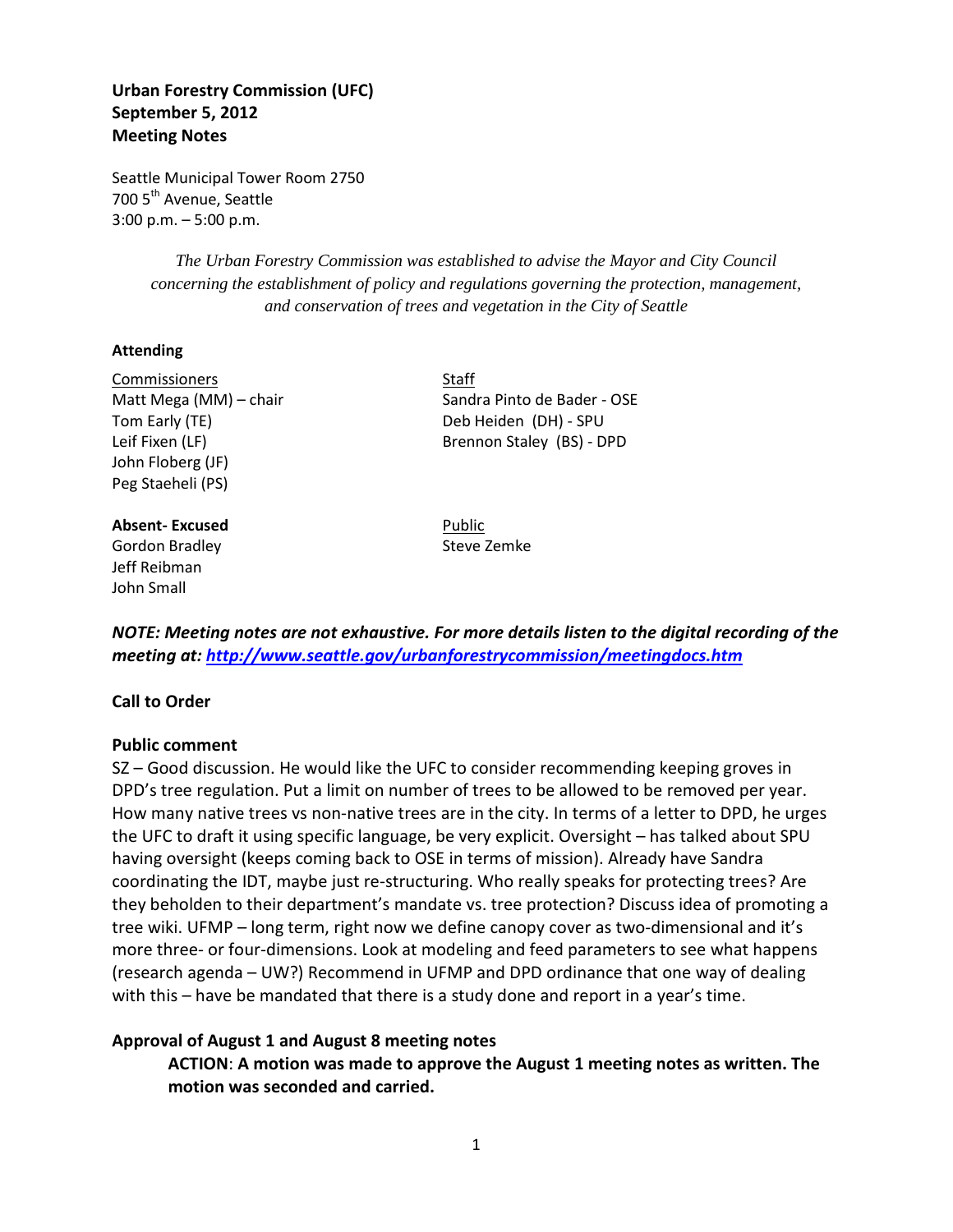# **ACTION**: **A motion was made to approve the August 8 meeting notes as amended. The motion was seconded and carried.**

### **SPU work on floodplain reconnection projects for 2013 – Deb Heiden (SPU)**

DH – wanted to talk to UFC to give them a briefing on two projects SPU will be working on in 2013.

# Thornton Creek Confluence:

There are problems throughout the Thornton Creek Basin, including property flooding, street flooding and closures, utilities and road infrastructure are at risk due to flooding, stormwater capacity is exceeded, landslides and erosion, and there are many areas with little habitat value. SPU has been working with the Fish and Wildlife Service to get suitable habitat for the whole ecosystem. They are concerned with fine sediments. There are 58 exceptional trees on the site. Some are large cottonwoods, some of them are hazardous (they might turn them into snags for wildlife habitat). There is one large wiping willow that is scheduled to be removed. The public would love to see that tree remain. They'll be doing outreach to explain why the tree needs to come out. 16 Lombardi poplars will be removed. They are choking the creek.

TE – has there been public comment on light house values from the neighborhood?

DH – people are more concerned about safety

MM – the project won't affect most houses. Are the exceptional cottonwoods in a grove?

DH – There is a grove on the eastern edge of the property

MM – I have received calls. They public thought there were 67 trees being removed. Is that the right number?

DH – there will be 18 trees removed and one of them is exceptional. The project benefit with re-planting will be greater than the current situation.

TE – with the re-grading proposed, will properties be affected?

DH – they are going above and beyond what's needed to protect properties.

MM – where is the project in relation to the creek?

DH – In the last 1/3 of the creek.

MM – interested in trees as infrastructure. How many trees would have had to be planted on the upper area of the creek to avoid this type of project?

DH – 86% of the watershed is on private property. There would have had to plan many, many trees.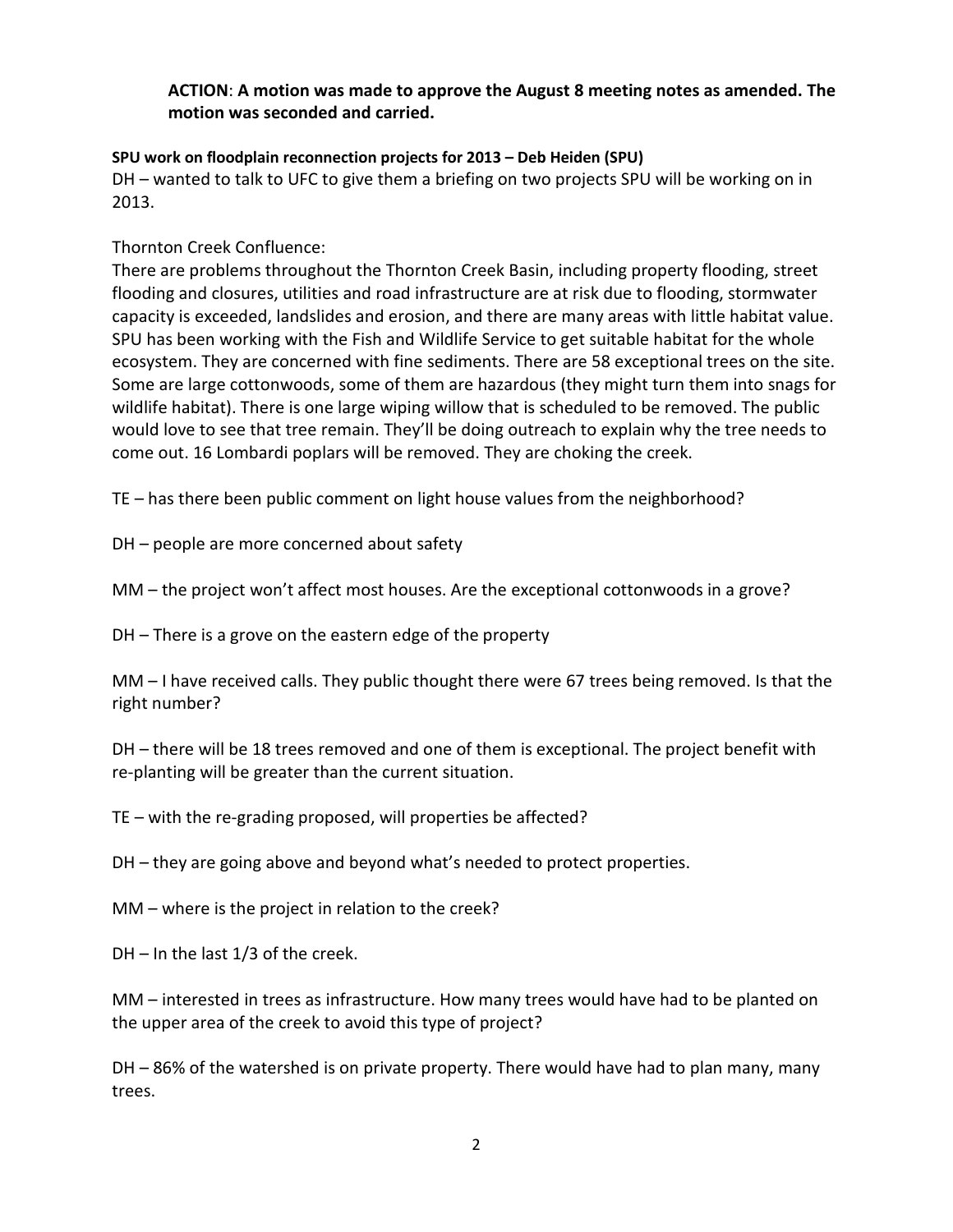JF – what's the canopy gain with this project? Have you thought about that?

DH – there would be gain but mostly the benefit is diversity and the introduction of conifers.

JF – what are the goals of the project? Stormwater management, water quality, aesthetic?

DH – we are trying a new model that could be used in other areas. Part of the funding is coming from a King County grant. This is a total budget of \$6.2M and 3 acres. When Meadowbrook was first 'sold' to the community it was said that it would be a community play ground but that is not sustainable. She's been trying to incorporate what was promised but this is not a park and it can be dangerous during floods.

PS – are there any safety issues?

DH – yes. Vandalism, drug and alcohol use, assaults, animals being shot…

Knickerbocker Project: Floor plain retention and slow flow. Minimize impacts downstream.

TE – does it have pedestrian access?

DH – a bridge that bisects the property. Are going to replace bridge and move it out of blood plane. There is large cedar that will remain. Mostly populated by second growth alder. This site will be managed differently than Meadowbrook (which will be 'adaptably' managed keeping flood areas open). This site will plan evergreens and let alders take over the site. Managing invasives. Because Sound Transit was looking to do mitigation. Will have SPU and GSP do a bunch of invasive removal . Planting forested wetlands on the site.

JF – this is a clear canopy gain

- PS it might be a canopy shift. From ornamental to more native.
- DH a lot of it is pure invasives
- PS you are going to maintain for 3 years

DH – through establishment and then Parks will take over for long-term management. SPU maintains management of channel and flood plain.

PS – One of the comments with the GSP was… is there anybody looking at a strategy to say now we are looking at this basin for invasives?

DH – has been working with Rory Denovan for years on coordination. But there isn't the staff to keep up.

JF – is the \$1.5M UFC proposed for GSP is just a drop in the bucket? It helps with this work too?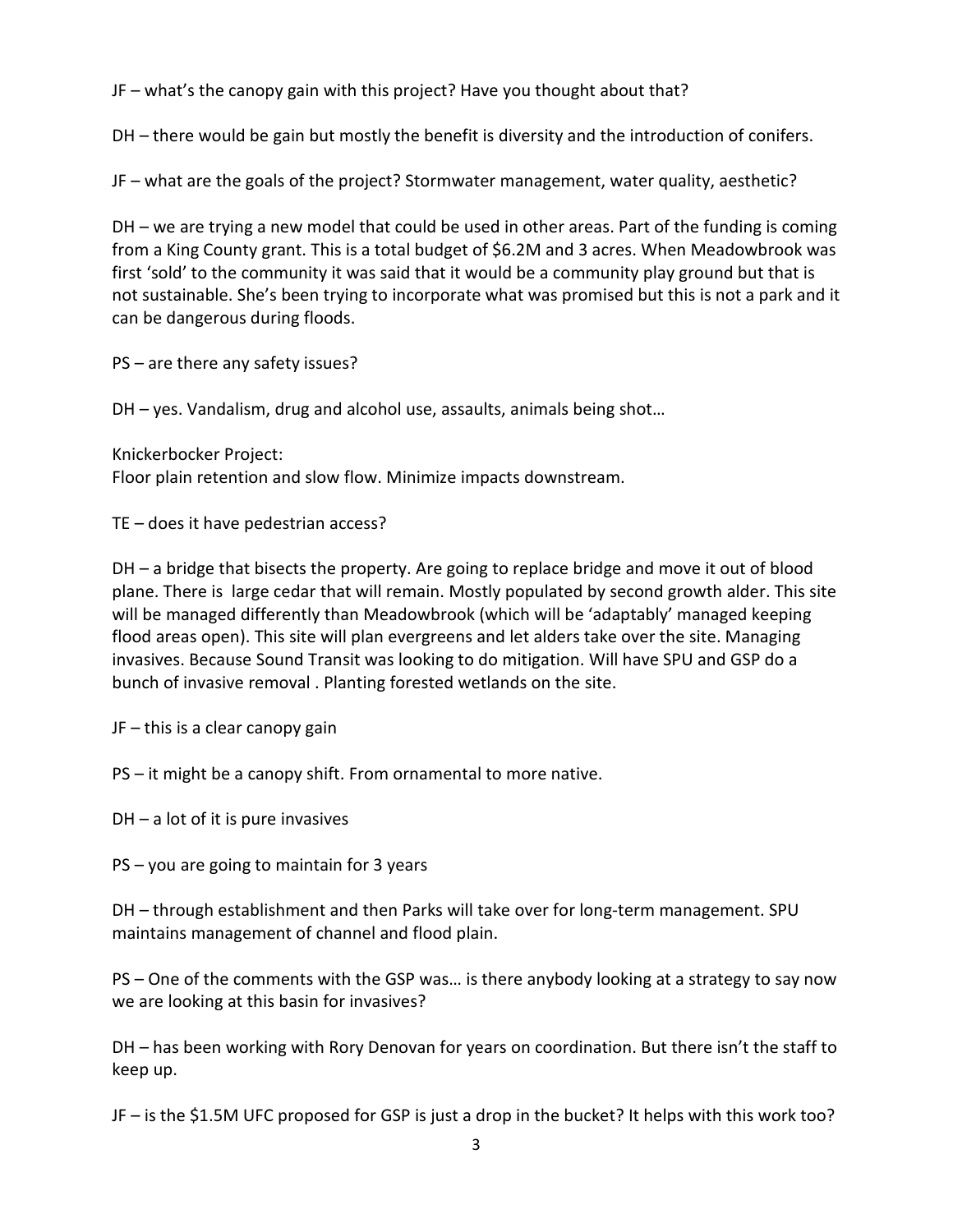MM – we could coalesce volunteers that would work on Parks property and then in SPU and then private areas. Lots of synergy.

PS – we need to move the success up a point in terms of GSP. Hit a watershed and focus on removing all invasives (in all properties).

DH – she would target the watersheds where there is more opportunity for success. There is some King County property that is all invasives. The example is the Cedar River watershed trying to get rid of knotweed.

## **UFMP update and DPD tree ordinance recommendation – discussion**

MM – CM Conlin is coming next week. Last week JF, Leif and Matt met to discuss both UFMP update and DPD tree ordinance. Put together some thoughts to frame discussion.

Main topics are: Exceptional trees threshold Tree removal and recording requirements Tree groves Tree removal mitigation

PS – let's hit your major topics

LF – what are you hoping to accomplish with this exercise?

MM– to put together a letter and to have some points to talk about with Conlin

JF – single department idea – it's a complex question. Can raise questions even if we don't have answers

PS – it has been talked about but not investigated

LF – the Mayor mentioned the issues with unions and color of money.

PS – is there a step to the process? There is a difference between a tree department and a tree czar. Currently there is no mechanism

LF – in Boston all trees are managed by the Parks department.

JF – how would you adapt that to Seattle?

LF – we would basically pull all tree people from all other departments and run all tree work from a single department.

JF – if we had a single position that might be more successful.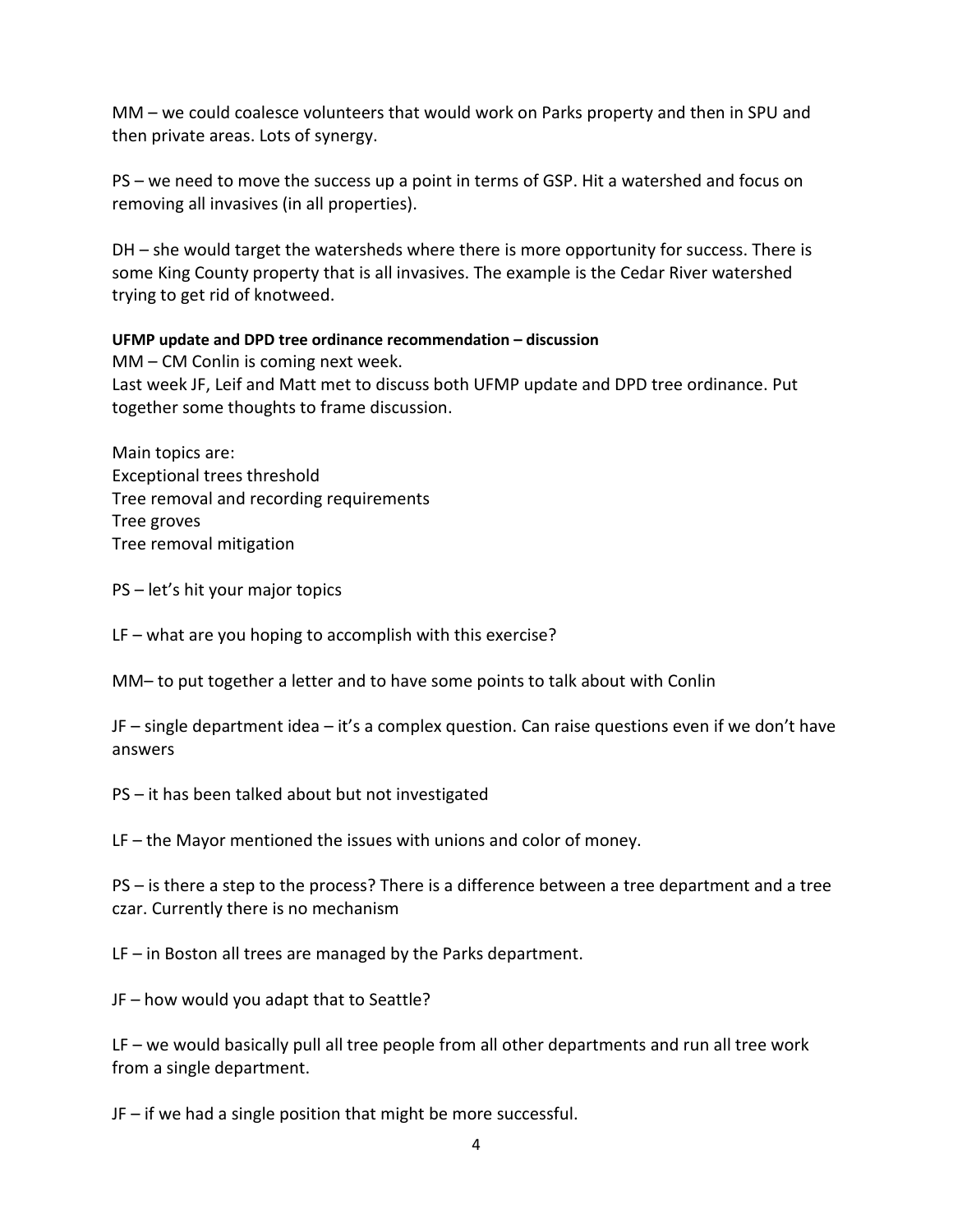LF – that person would have to have a lot of power. He would see that as being a struggle.

TE – on a management idea this person would be part of the MO. Would it be a good idea to have this position be a politically appointed? Better to have a more stable position. We want leadership and stability.

JF – would OSE be the department where this position would reside?

LF – long term there would be one person above the City arborist and the Parks Forester.

BS – DPD has agreement with Bill Ames to review development proposals.

PS – we should frame it as, there is a problem and there might be several solutions.

LF – there is a problem with not having a forester in the utilities. It's a very complicated issue.

MM – there are different levels. Boston takes advantage of contracts and ways of making tree work more efficient. If SDOT is designing a street they might not put in trees.

LF – the issue might be maintenance of trees.

MM – likes Peg's idea to say there is a problem. Portland has a tree czar that oversees impacts to trees at all levels. A bit of a hybrid.

JF – we are dealing with multiple problems and we should define them.

LF – we are thinking of making a recommendation to the UFMP update, right?

JF – maybe a call to explore the issue in near future.

LF – the problem of 6-7 agencies dealing with trees.

### $PS -$

Don't have focused leadership Overlaps between departments which confuses responsibility Have public that is very confused about tree responsibility If you look at land area why have Parks doing the work on invasive insects. (move to OSE).

TE – there are outside elements that we can go to in these cases: State DNR, the Port, etc.

PS – if that kind of framework

MM – UFMP letter by saying there is a problem with how trees are managed. We want to explore different management strategies of the UF to enhance …. ASK Matt. Looking for unified management.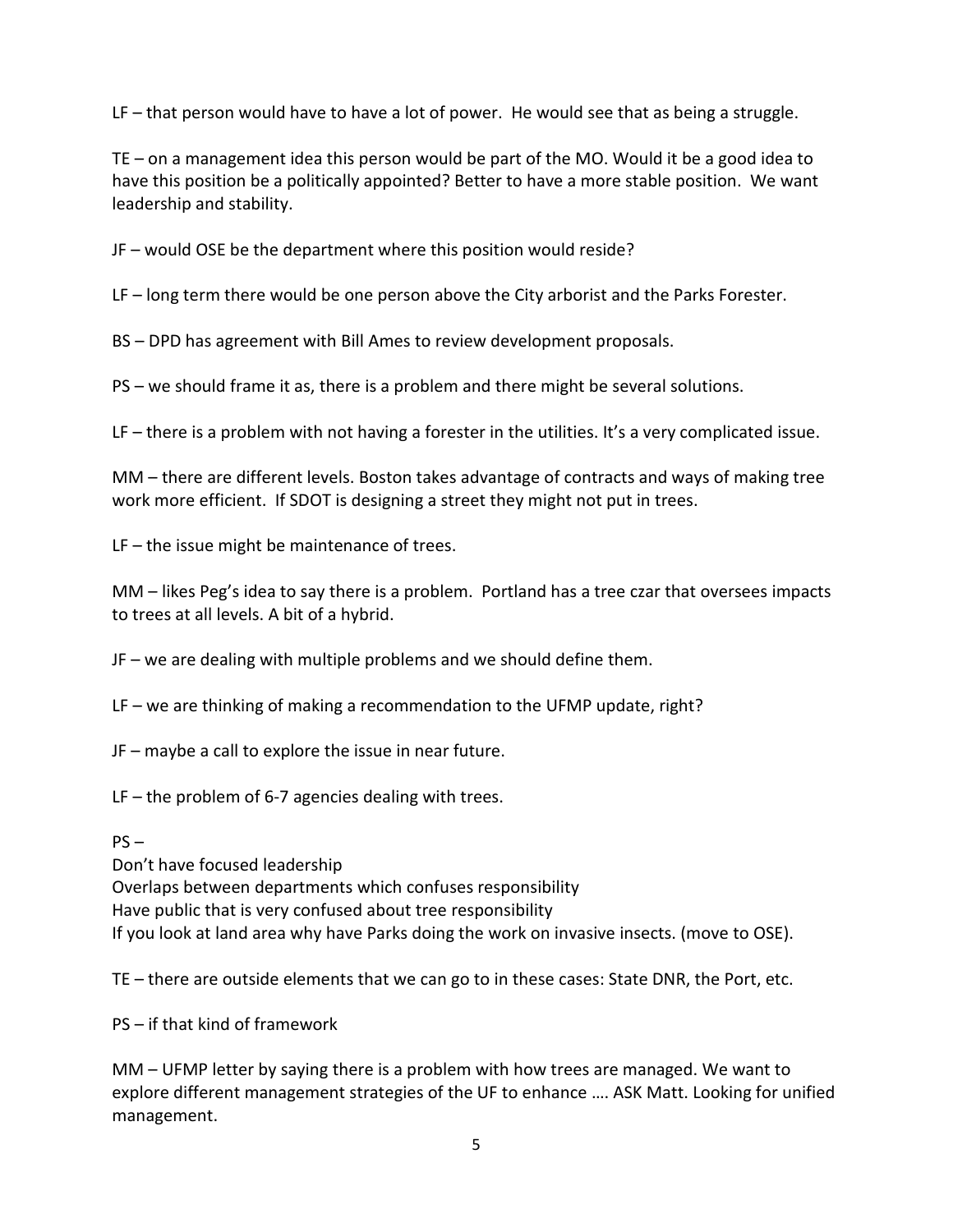JF – want to make it flexible because we are not sure.

TE – talk about the problem, not solutions.

JF – trying to daylight the issue.

MM – any other concerns on the UFMP? Expanding some of the benefits discussions.

TE – A lot of the things, the metrics are not established. Will forward to Sandra his comments.

JF – we don't know canopy enough and we keep on hanging our hat on it. Error bar keeps us from knowing where we are. Research function recommended. Will touch base with John S.

MM – UFMP issues, management issues and metrics (canopy and health)

PS – we need something else, another metric, besides canopy cover.

MM – three levels. Canopy cover by aerial to help us see citywide trends. I-Tree for more detailed data. Pilot projects or neighborhood by land use to give us metrics on how we are doing to adjust.

LF- While we have Brennon here let's work on the DPD ordinance.

MM – look at Seattle's tree protection updates document.

24" is not the best for some of our natives. Leave a base of 24" have a second category of 8" to capture 17 natives.

PS – I have the idea. A little uncomfortable with the 24". My gut is that the 24" is not going to get us many trees. The smaller natives are not getting attention and they fulfill a different habitat issues, create the NW character (Madrones).

JF – is this going to be more complex?

MM – it's simpler than the current.

JF – when we met last week Matt brought a concern that, if the exceptional tree is to be removed, then get a permit and cut it.

BS - Regulation says what can or can't be done. Then set up administrative rules to implement. 24" or above can't be cut down unless is hazardous, causing damage to structure, invasive, for development. It's always going to be a subjective judgment. Looked at i-tree data, at other cities

TE – one thing that troubles me is that codes fluctuate (there is elasticity built into the code) with trees that are below 24" there won't be data collected about that. There is an electronic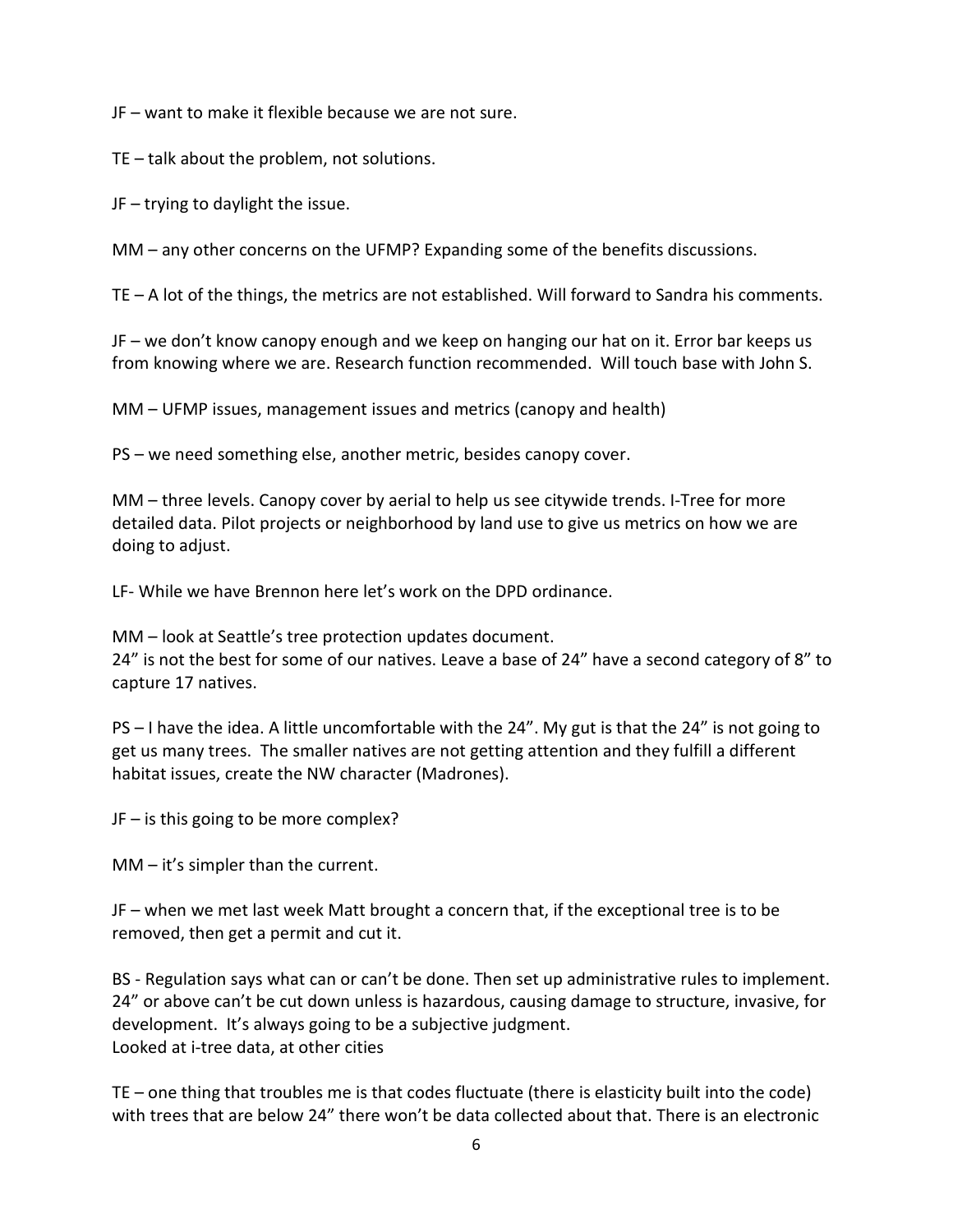permit system with info for those 24" and larger. I would like to see ..if you are cutting a tree (any tree) in Seattle, you have to register and either pay for a permit or not. That way you have knowledge of what's happening.

BS – concerned that people would not comply. We would be left with a number that is meaningless. Voluntary permit system wouldn't be consistently used. And would require a lot of work on the City to spread the news.

PS – Other places are starting to use voluntary methods of tracking. Who do you know that is doing a voluntary tracking and why do you think it's ineffective.

BS – I don't think anybody is doing it. There are wikis but there are not comprehensive monitoring.

PS – I don't know that I accept that reasoning. You could be cutting down a lot of trees in the next 5-8 years because they'll affect a lot of people. Between 8 -18" people start worrying about the size of the tree.

MM – if it's just a check box it would be easy.

TE – along with administering a permit system you'll have those who will avoid it. One website, this is where you complain, get permits, pay, etc. It won't be 100% but better than what is being proposed.

PS – that's management; on the ordinance likes two tiered approach.

LF – we are all about canopy cover. How do we relate DBH to canopy. Where do we need to get to accomplish our goal.

PS – do we agree that there could be two tiers? Then the question is would 24" be one of them?

LF – how many trees could be saved by adding another tier? What's the cost of adding that new tier?

PS – it's expensive when you start complicating the tier system. If we are going to have exceptional trees and the threshold is 24" then it doesn't pick up our native species.

LF – we can figure out how many acres on average annually are being developed (1% = 550 acres). I-tree tells us how many trees are in each acre, so this will show how many trees are being lost to development. Where do we set the bar.

PS – we need to project out. 20 years from now, what would out code do? How many new plantings today would make it to exceptional status.

JF – we all agree that the two-tier system makes sense.